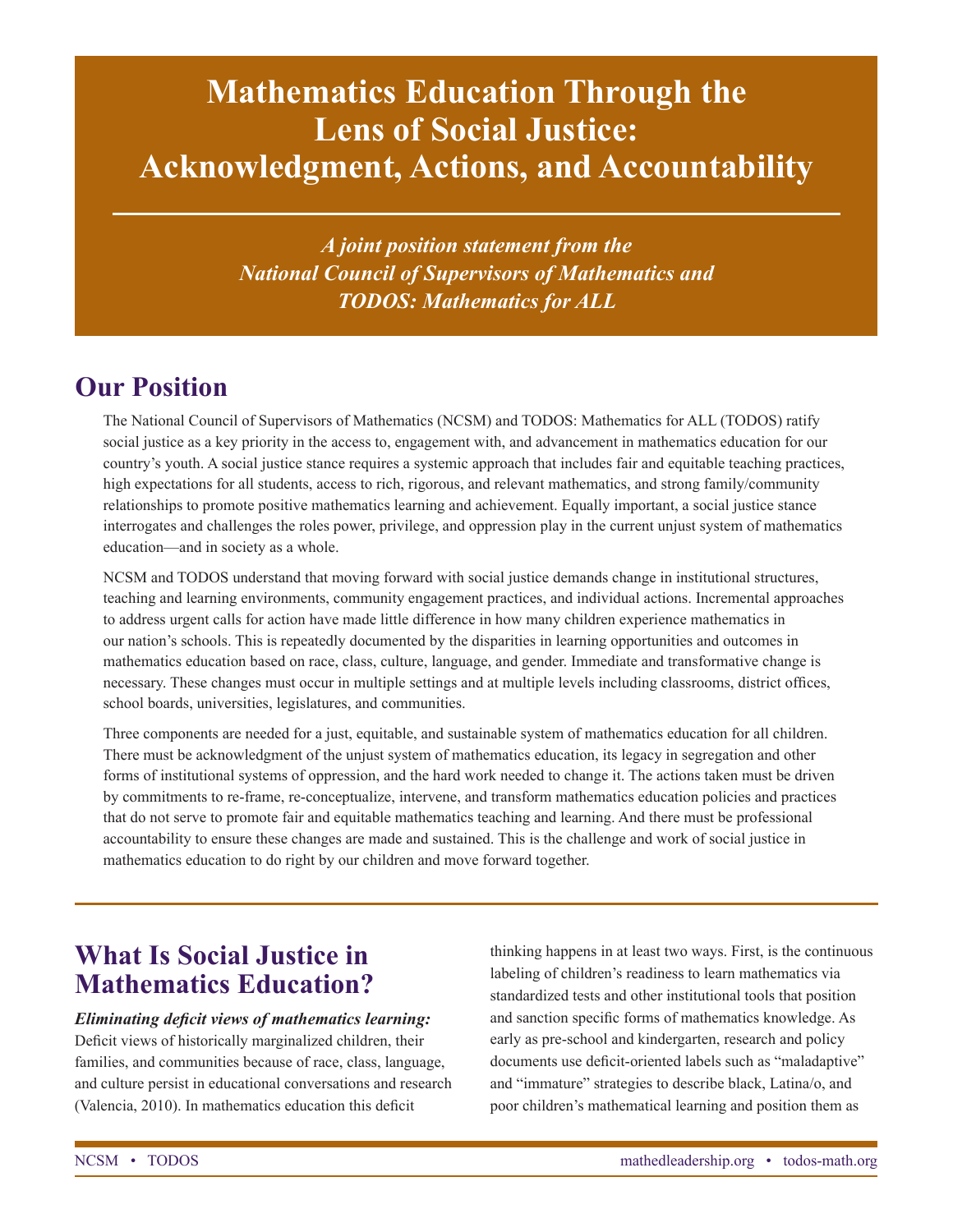already behind their white and middle class peers (Clements & Sarama, 2007; National Research Council, 2000). In practice, the ubiquitous and dehumanizing labels such as "slow kids," "low kids," "high kids," and "bubble kids" persist. The hyper focus on performance and perceived readiness leads to these learning labels fueling teacher and institutional expectations that affect what type of school sanctioned mathematics instruction children receive (Flores, 2007; Gutiérrez, 2008; Gutiérrez & Dixon-Román, 2011). The labels bestow privilege and marginalization leading to a differentiated and unjust mathematics education. A social justice priority in mathematics education is to openly challenge deficit thinking and the institutional tools and practices that perpetuate static views about children and their mathematics competencies. Eliminating the deficit discourse by focusing on learning rather than labels is a key step toward a more just and equitable mathematics education.

Second, deficit thinking implies that students "lack" knowledge and experiences expected by the dominant group. Deficit thinking ignores, dismisses, or casts as barriers mathematical knowledge and experiences children engage with outside of school every day. A social justice approach to mathematics education assumes students bring knowledge and experiences from their homes and communities that can be leveraged as resources for mathematics teaching and learning (Civil, 2007; Gonzalez et al., 2005; Leonard & Martin, 2013; Turner et al., 2012). It also means broadening participation and engagement of children in light of the varied cultural, linguistic, and mathematical competencies they bring to the classroom. And it means to imbue mathematical experiences with opportunities to learn multiple histories of mathematics, analyze issues of fairness, and promote civic responsibility in their own communities and beyond.

*Eradicating mathematics as gatekeeper:* Mathematics achievement, often measured by standardized tests, has been used as a gatekeeping tool to sort and rank students by race, class, and gender starting in elementary school (Davis & Martin, 2008; Ellis, 2008; Spielhagen, 2011). Historically, mathematics and the perceived ability to learn mathematics have been used to educate children into different societal roles such as leadership/ruling class and labor/working class leading to segregation and separation (Berry, Ellis, & Hughes, 2014; Davis & Martin, 2008; Martin et al., 2010; Stanic, 1987; Tate, 1994; Woodson, 1933/2000). Algebra, in particular, plays a significant and historical role as gatekeeper to more advanced study in mathematics and postsecondary education because of its institutionally sanctioned reputation as the more sophisticated and "abstract" domain

of mathematics (distinct from arithmetic, and foundational to calculus) that only some can or should be able to study (Aguirre, 2009; Spielhagen, 2011). Thirty years of research on curricular tracking and course taking patterns continue to show unequal distributions of resources, course taking opportunities, access to high cognitive demand tasks; and mathematics learning outcomes based on race, class, language, and culture (Boaler, 2002; Cogan, Schmidt, & Wiley, 2001; Flores, 2007; Oakes, 1985/2005; Schmidt, 2004). Research documents that tracking institutionalizes a fixed mindset about students and their capacities to learn mathematics (Boaler, 2015). The detrimental effects of tracking start early in elementary school with readiness labels and ability grouping structures that provide vastly different mathematical experiences. In practice, children placed in "low" groups experience mathematics as an isolating act consisting of fact-driven low cognitive demand tasks and an absence of mathematics discourse opportunities. This is because of a pervasive misguided belief that students must "master the basics" (e.g., know the times tables or "basic facts") prior to engaging with complex problems solving. In addition, analysis of the findings from the Third International Mathematics and Science Study confirmed that tracking in the United States is unique in its early formal introduction in middle school and splintering of the curriculum leaving students placed in lower tracks with less access to rigorous curriculum and detrimental impacts on student achievement and affect (Schmidt, Cogan, & McKnight, 2011). A consistent finding about tracking is that mathematical rigor, engagement, and dispositions are seriously compromised with long-standing negative effects on educational, work, and income trajectories (Boaler, 2002, 2011; Mosqueda, 2010; Oakes, 2005).

Efforts to de-track mathematics education in schools and districts hold some promise. High expectations, high-quality content, and strong relationships with students and families lead to substantive increases in learning opportunities and outcomes for students (Burris et al., 2008; Spielhagen, 2011). Yet, many well-documented efforts yielding outstanding results have not been sustained and, in some cases, explicitly dismantled by systemic forces (e.g., the derailing of Railside High School, see Nasir et al., 2014). In addition, there has been some progress made toward equity, especially for girls in mathematics. This improvement is documented by increases in standardized test scores, rigorous course-taking patterns, and undergraduate majors in mathematics (Hyde et al., 2008; National Science Foundation, 2014). Yet, progress for other historically marginalized groups such as poor and non-white racial, ethnic, and cultural groups remain stagnant.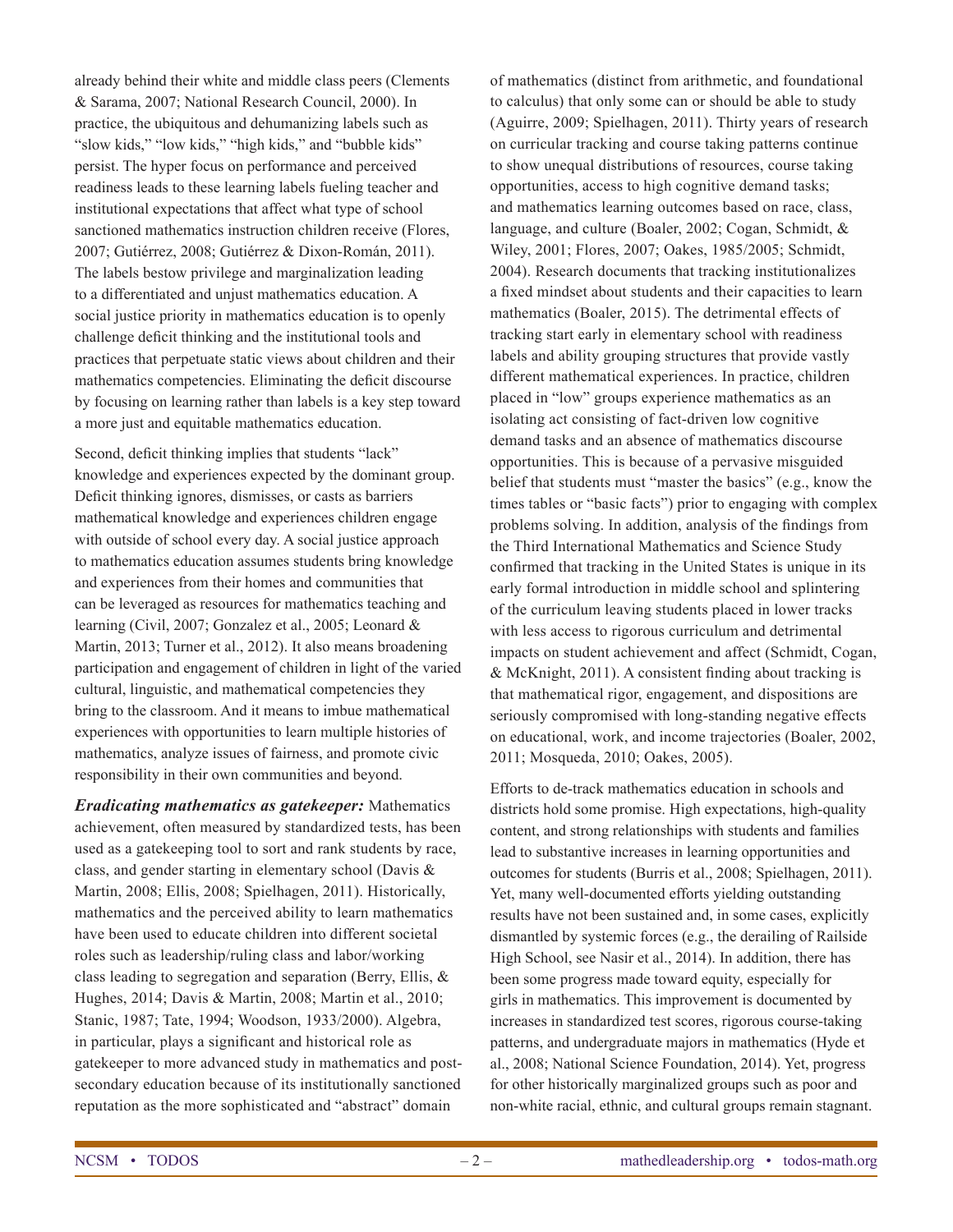A social justice approach works to transform mathematics from a gatekeeper to a gateway, democratizing participation and maximizing education advancement that equitably benefits all children rather than a select few.

The students historically marginalized in mathematics education and exposed to less rigorous and meaningful mathematics are now the new norm. Currently, over 51% of children attending our nation's public schools live in working class and poor communities (Southern Education Foundation, 2015). Many schools are seeing significant increases in immigrant and multilingual student populations (NCES, 2015). Census enrollment data show that non-white children are now the majority in elementary and secondary public schools (NCES, 2014). In contrast, the demographic profile of mathematics teaching, and by extension its leadership, is predominantly white and middle class. This widening difference raises questions about how a system can change if the workforce charged with the transformation does not reflect the communities it serves, or is unaware of the academic and social needs and resources of all students. The gatekeeping role of mathematics contributes to the lack of diversity in the mathematics education workforce. A social justice approach to mathematics education recognizes this linkage and advocates for the vital inclusion of diverse instructional voices, knowledge, and skills needed to transform mathematics education systems into a more holistic, just and equitable experience for our nation's youth.

*Engaging the sociopolitical turn of mathematics education:* A social justice commitment to mathematics education highlights mathematics as a dynamic, political, historical, relational, and cultural subject (Gutiérrez, 2013a). Identity and power play central roles in this engagement. Identity as a mathematics learner is dynamic, negotiated, and complex (Martin, 2000). It is constructed from one's beliefs about themselves, as well as, how one is positioned as a mathematics learner by others. Institutional, historical, and cultural forces play a part in the development of a child's mathematics identity over time. One's own agency and voice are also vital to identity construction. The sociopolitical turn in mathematics education interrogates dominant discourses about mathematics, learning, and teaching and attends to the ways that students, parents, teachers, and leaders create counter narratives to deficit-orientations as acts of resistance, identity work, and self-protection. For example, if students are disengaged, a sociopolitical turn questions the current instructional practices and interrelations as possible sources of alienation and seeks out the perspectives of disaffected

students and their families to change the mathematics learning environments and reengage the students.

A sociopolitical turn frames mathematics as both a mirror and a lens to understand the world around us. A sociopolitical turn reflects an explicit openness to multiple meanings of mathematics and mathematical practices that students may bring to the classroom. By valuing and building upon these contributions students see themselves in the mathematics and see mathematics as a more dynamic humanistic and just endeavor (Gutiérrez, 2013a). Furthermore, engaging the sociopolitical turn in mathematics education situates mathematics as an analytical tool to understand, critique, and transform the world (Gutstein, 2006). Mathematics can be used to problem-solve and model real-world phenomena, sociopolitical situations, community issues, and power relationships. Conversely, new mathematics can be learned when facing novel experiences that demand creative quantitative analysis, and culturally based solutions. Thus, facilitating student mathematical proficiencies that transcend textbooks and promote quantitative literacy, civic engagement, as well as individual and collective agency, is a social justice act of mathematics education.

### *Elevating the professional learning of mathematics teachers and leaders with a dual focus on mathematics and social justice:* A social justice approach in mathematics

education seeks to actively encourage teachers and leaders of mathematics to deepen their professional knowledge base and instructional practice with mathematics and social justice as a dual focus. An increased understanding of mathematical content knowledge is vital, yet insufficient for 21st century mathematics teaching. Equally important, teachers and leaders need on-going research-based professional learning that focuses on the sociopolitical turn of mathematics education (Gutiérrez, 2010) and mathematical pedagogies that are equitable and culturally responsive (Aguirre, Mayfield Ingram, & Martin, 2013; Aguirre & Zavala, 2013; Gay, 2000; Greer et al, 2009; Moschkovich, 2013). Studies continue to show that equitable practices combined with high expectations, high-quality content, and strong family/community relationships have a positive effect on mathematics learning and achievement (Oakes, 2005; Kitchen et al., 2007). Furthermore, recent research in mathematics teacher education reflects an explicit antideficit discourse approach with pre-service and in-service teachers. These studies demonstrate that teachers across the professional spectrum can connect mathematics, children's mathematical thinking, and family/community-based funds of knowledge in their instruction given explicit and strategic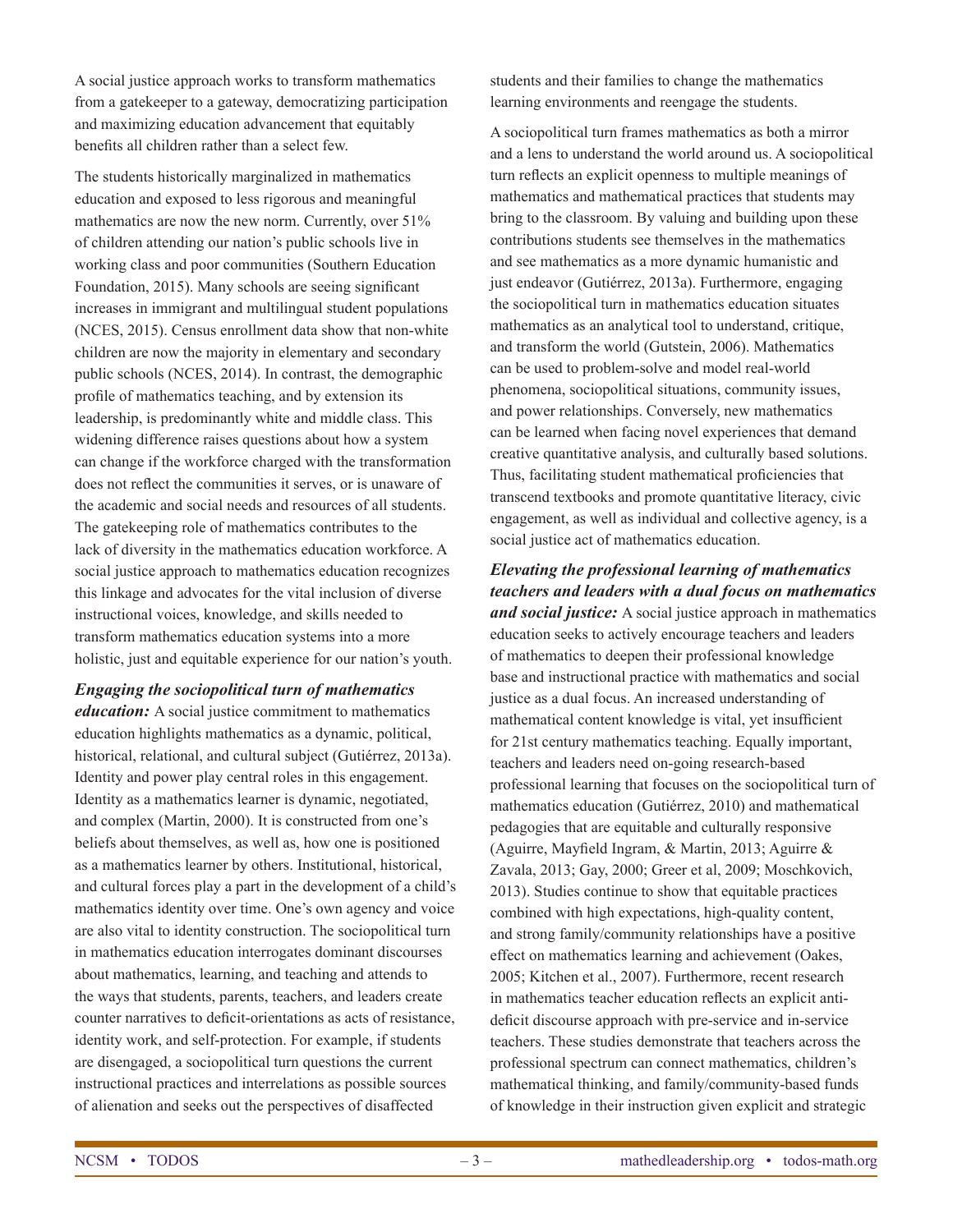support in professional learning communities (Aguirre et al., 2012; Aguirre & Zavala, 2013; Aguirre, Zavala, & Kantanyoutanant, 2012; Bartell, 2013; Battey & Franke, 2015; Foote, 2010; Leonard et al., 2009; Roth McDuffie et al., 2014; Turner et al., 2012; Wager, 2012). The studies also show how hard this work can be to transform deficit thinking that is institutionally sanctioned and often unquestioned.

Therefore, mathematics teachers and leaders must also be reflective practitioners that critically examine their agency in perpetuating and dismantling institutional structures, policies, and practices that promote systemic inequities in mathematics education. This development of political knowledge must be cultivated as part of social justice in mathematics education (Gutiérrez, 2013a, 2013b).

## **Three Steps to Implement Our Position Statement:**  *Acknowledgment, Action, Accountability*

- **1. ACKNOWLEDGMENT:** Mathematics teachers and leaders must acknowledge that the current mathematics education system is unjust and grounded in a legacy of institutional discrimination based on race, ethnicity, class, and gender. Beyond awareness, acknowledgment of the present injustices sets the stage for systemic and teaching innovation that will transform the mathematics education experienced in schools. We must also acknowledge that a commitment to social justice in mathematics education is complex and challenging work. This is due, in part, because some benefit by the current system and the differentiated status associated with it. Giving up privilege is difficult, even if it is the right thing to do. To transform the learning environment, instructional practices and the systemic forces that shape the mathematics experience of our children requires a team effort. Mathematics teachers and leaders must self-reflect on privileges and obstacles in their own mathematics histories, build and exchange ideas, and expand the pool of knowledge resources by partnering with families and communities to make change. Thus, working together is essential to gain intimate, multifaceted knowledge needed to replace the systems of oppression in mathematics education with new systems of equity that promote rich, rigorous, and relevant mathematical experiences for our nation's children.
- **2. ACTION:** Mathematics teachers and leaders must take multiple actions to create and sustain institutional structures, policies, and practices that lead to just and equitable learning opportunities, experiences, and outcomes for children. These actions must be part of a systemic plan for professional learning that strives to democratize mathematics education—an education that is just and equitable for all children.

Below are some actionable items mathematics teachers and leaders can do.

#### *Belief Systems and Structures*

- Interrogate individual and societal beliefs underlying the deficit views about mathematics learning and children with specific attention to race/ethnicity, class, gender, culture, and language.
- Refrain from using deficit discourse in professional learning communities and instructional decision making (e.g., placement decision, course offerings, intervention strategies).
- Eliminate tracking systems that sort children based on perceived ability and demographic profile.
- Show evidence that course taking patterns are changing, remedial/intervention courses reduced, and advanced mathematics offerings are more robust and plentiful.
- Increase recruitment and retention of mathematics teachers and leaders from historically marginalized groups.
- Create fair and holistic assessment systems for students and teachers of mathematics that provide productive and timely information on learning, and are free from high stakes pressure, static labeling of students and schools, and arbitrary sanctions.
- Require professional development opportunities that focus on social, cultural, linguistic, contextual, and cognitive facets of mathematics and mathematics learning.
- Create a mathematics vision with accountability mechanisms for the classroom, school, and district that uplifts students to learn rigorous and relevant mathematics.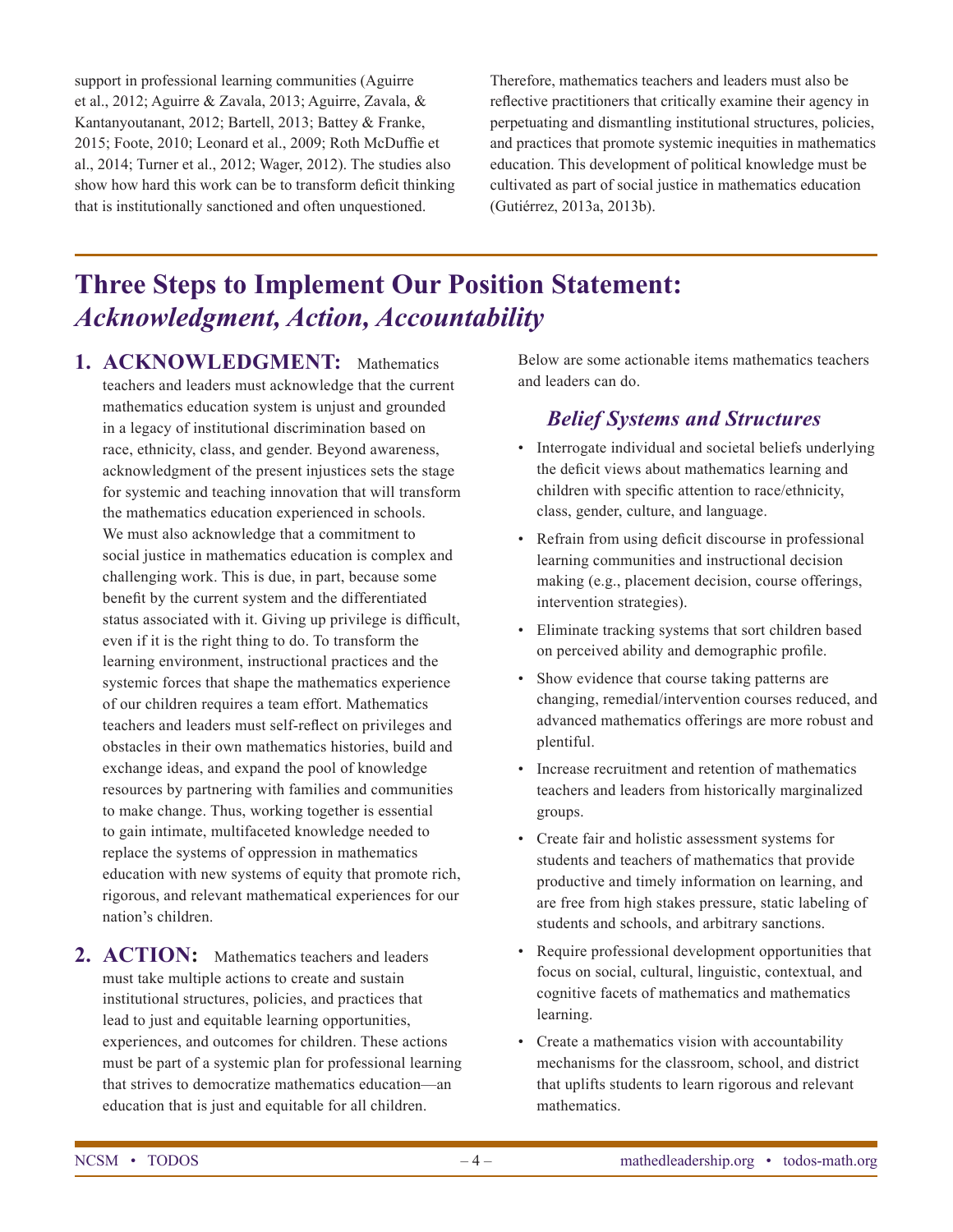#### *Curriculum and Instruction*

- Cultivate and sustain a positive mathematics identity and affect in students as doers of mathematics (Aguirre, Mayfield Ingram, & Martin, 2013).
- Focus on mathematical strengths and areas of growth with targeted meaningful feedback that promotes learning, not labeling.
- Analyze curriculum for access to high cognitive demand tasks that are meaningful and connected to children's lived experiences.
- Adapt instruction that routinely connects children's mathematical thinking and students' mathematical, cultural, linguistic, and community-based funds of knowledge (Aguirre et al., 2012; Bright et al., 2015; Celedón-Pattichis & Ramirez, 2012; Civil & Turner, 2014; Drake et al., 2015; Turner et al., 2012; Wager, 2012;).
- Include tasks that demand quantitative analysis of fairness and civic engagement issues (Gutstein  $\&$ Peterson, 2013; Lesser, 2007; Turner & Strawhun, 2007; Turner et al., 2009; Simic Muller et al., 2009).
- Increase use of complex instruction and other participation structures that maximizes mathematical discourse and student contributions while minimizing status issues in the classroom (Featherstone et al., 2011; Horn, 2012; Turner & Celedón-Pattichis, 2011).

#### *Partnering with Families and Communities as Resources for Mathematics Learning*

• Go on a community mathematics walk and/or home visit to learn about mathematics knowledge, practices, and experiences that can customize mathematics lessons.

- Create respectful bi-directional feedback pathways with families to holistically understand how and what their children are learning in mathematics.
- Provide mathematics-specific resources in multiple languages to families through newsletters, parentteacher conferences, mathematics fairs, parent education events, and internet.
- Strengthen partnerships with faith-based and community organizations that provide additional academic and socio-emotional supports for children in the communities.

#### **3. ACCOUNTABILITY:** Actions are

hollow unless there is accountability. As professional organizations in mathematics education, NCSM and TODOS commit to supporting and incentivizing mathematics teachers and leaders to create professional learning opportunities and accountability systems that monitor progress of the implementation of actionable items. Multiple venues for this work will increase at the annual professional conferences, webinars, and other professional spaces organized by NCSM and TODOS. Boards will conduct annual audits on implementation progress of social justice actions items and make informed adjustments to professional offerings and resources for its current and future membership and affiliated partners. Advocacy outreach to inform legislatures, funding agencies, and other stakeholders will also increase to maximize resources needed for this work. We must hold the profession and our organizations accountable to making a just and equitable mathematics education a sustainable reality.



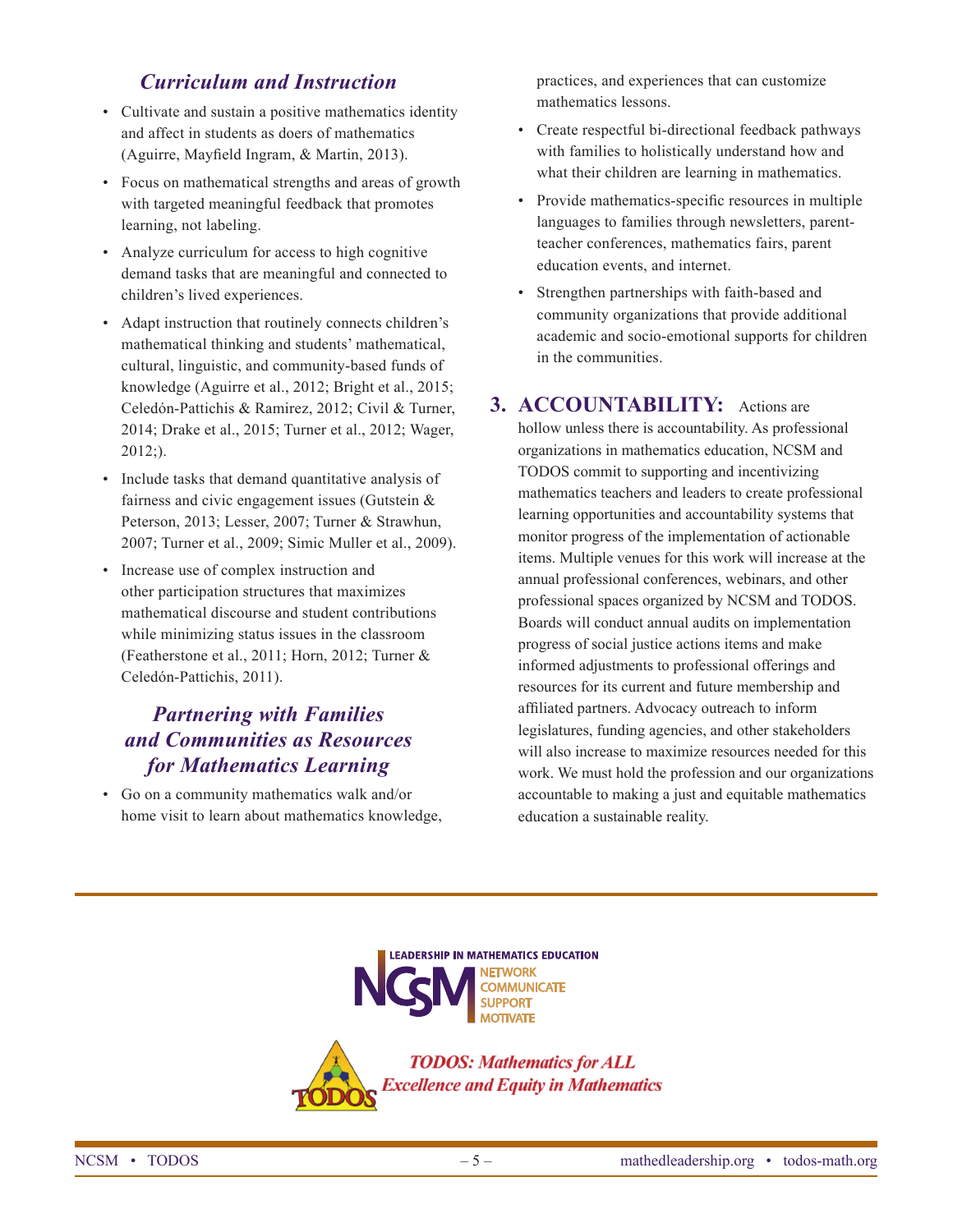### **References**

Aguirre, J. (2009). Teacher domain-specific beliefs and their impact on mathematics education reform. In Jürgen MaaB & Wolfgang Schlöglmann (Eds.), *Beliefs and attitudes in mathematics education: New research results* (pp. 45–58). Rotterdam: Sense Publishers.

Aguirre, J. M., Mayfield-Ingram, K., & Martin, D. (2013). The impact of identity in K–8 mathematics learning and teaching: Rethinking equity-based practices. Reston, VA: National Council of Teachers of Mathematics.

Aguirre, J. M., Turner, E. E., Bartell, T., Kalinec-Craig, C., Foote, M. Q., Roth McDuffie, A. & Drake, C. (2012). Making connections in practice: How prospective elementary teachers connect children's mathematics thinking and community funds of knowledge in mathematics instruction. *Journal of Teacher Education*, *64*(2), 178–192.

Aguirre, J. M., & Zavala, M. (2013). Making culturally responsive mathematics teaching explicit: A lesson analysis tool. *Pedagogies: An International Journal*, *8*(2), 163–190.

Aguirre, J. M., Zavala, M., & Katanyoutanant, T. (2012). Developing robust forms of pre-service teachers' pedagogical content knowledge through culturally responsive mathematics teaching analysis. *Mathematics Teacher Education and Development*, *14*(2), 113–136. Retrieved from http://www.merga.net.au/documents/ MTED 14 2 Aguirre et al.pdf

Bartell, T. G. (2013). Learning to teach mathematics for social justice: Negotiating social justice and mathematical goals. *Journal for Research in Mathematics Education*, *44*(1), 129–163.

Battey, D., & Franke, M. (2015). Integrating professional development on mathematics and equity countering deficit views of students of color. *Education and Urban Society*, *47*(4), 433–462.

Berry III, R. Q., Ellis, M., & Hughes, S. (2014). Examining a history of failed reforms and recent stories of success: Mathematics education and black learners of mathematics in the United States. *Race, Ethnicity, and Education*,*17*(4), 540–568.

Boaler, J. (2002). Experiencing school mathematics: Traditional and reform approaches to teaching and their impact on student learning. Mahwah, NJ: Erlbaum.

Boaler, J. (2011). Changing students' lives through the de-tracking of urban mathematics classrooms. *Journal of Urban Mathematics Education*, *4*(1), 7–14.

Boaler, J. (2015). Mathematical mindsets: Unleashing students' potential through creative math, inspiring messages and innovative teaching. San Francisco: John Wiley & Sons.

Burris, C., Welner, K., Wiley, E., & Murphy, J. (2008). Accountability, rigor, and detracking: Achievement effects of embracing a challenging curriculum as a universal good for all students. *The Teachers College Record*, *110*(3), 571–607.

Bright, A., Hansen-Thomas, H., & de Oliviera, L. (Eds.) (2015). Common core state standards in mathematics for English language learners: High School. Alexandria, VA: TESOL Press.

Celedón-Pattichis, S., & Ramirez, N. (2012). Beyond good teaching: Advancing Mathematics Education for ELLs (pp. 183–194). Reston, VA: National Council of Teachers of Mathematics.

Celedón-Pattichis, S., & Turner, E. E. (2012). "Explícame tu Respuesta": Supporting the development of mathematical discourse in emergent bilingual kindergarten students. *Bilingual Research Journal*, *35*(2), 197–216.

Civil, M. & Turner, E. (Eds.) (2014). Common core state standards in mathematics for English language learners: Grades K–8. Alexandria, VA: TESOL Press.

Civil, M. (2007). Building on community knowledge: An avenue to equity in mathematics education. In N. Nasir & P. Cobb (Eds.), *Improving access to mathematics: Diversity and equity in the classroom* (pp. 105–117)*.* New York: Teachers College Press.

Clements, D. H., & Sarama, J. (2007). Early childhood mathematics learning. In F. K. Lester Jr. (Ed.), *Second handbook of research on mathematics teaching and learning* (pp. 461–555). Charlotte, NC: Information Age Publishing.

Cogan, L. S., Schmidt, W. H., & Wiley, D. E. (2001). Who takes what math and in which track? Using TIMSS to characterize US students' eighth-grade mathematics learning opportunities. *Educational Evaluation and Policy Analysis*, *23*(4), 323–341.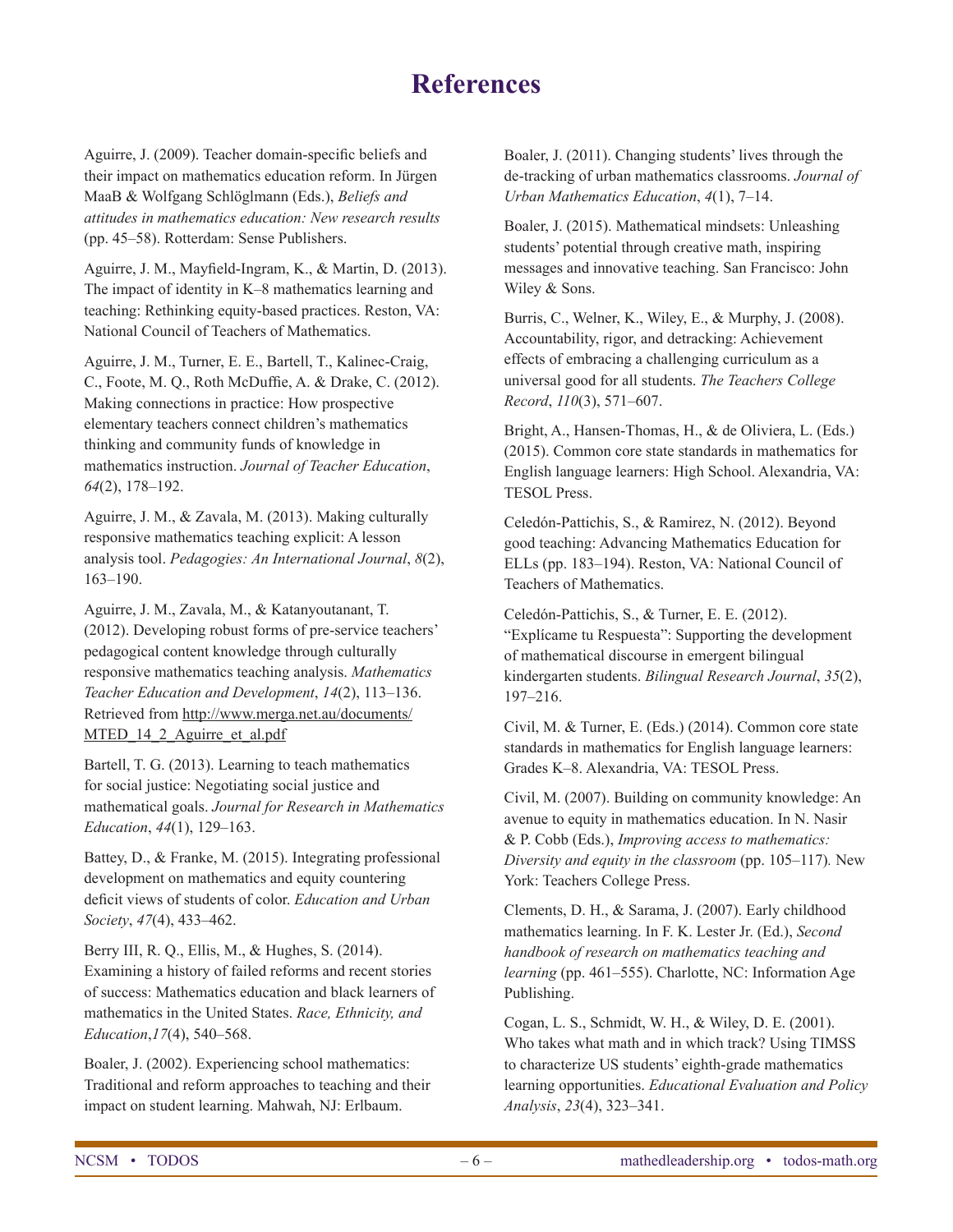Davis, J., & Martin, D. B. (2008). Racism, assessment, and instructional practices: Implications for mathematics teachers of African American students. *Journal of Urban Mathematics Education*, *1*(1) 10–34.

Drake, C., Land, T., Bartell, T. G., Aguirre, J. M., Foote, M. Q., Roth McDuffie, A., & Turner, E. E. (2015). Three strategies for opening curriculum spaces. *Teaching Children Mathematics, 21*(6), 346–353.

Ellis, M. (2008). Leaving no child behind yet allowing none too far ahead: Ensuring (in) equity in mathematics education through the science of measurement and instruction. *The Teachers College Record*, *110*(6), 1330–1356.

Featherstone, H., Crespo, S., Jilk, L., Oslund, J., Parks, A., & Woods, M. (2011). Smarter Together! Collaboration and Equity in the Elementary Math Classroom. Reston, VA: National Council of Teachers of Mathematics.

Flores, A. (2007). Examining disparities in mathematics education: Achievement gap or opportunity gap? *The High School Journal*, *91*(1), 29–42.

Foote, M. Q. (2010). Mathematics teaching and learning in K–12: Equity and professional development. Palgrave Macmillan.

Gay, G. (2000). Culturally responsive teaching: Theory, research, and practice. New York: Teachers College Press.

Gonzalez, N., Moll, L. C., & Amanti, C. (Eds.). (2005). Funds of knowledge: Theorizing practices in households, communities, and classrooms. Mahwah, NJ: Erlbaum.

Greer, B., Mukhopadhyay, S., Powell, A. B., & Nelson-Barber, S. (Eds.). (2009). Culturally responsive mathematics education. New York: Routledge.

Gutiérrez, R. (2008). A "gap-gazing" fetish in mathematics education? Problematizing research on the achievement gap. *Journal for Research in Mathematics Education*, 357–364.

Gutiérrez, R. (2013a). The sociopolitical turn in mathematics education. *Journal for Research in Mathematics Education*, *44*(1), 37–68.

Gutiérrez, R. (2013b). Why (urban) mathematics teachers need political knowledge. *Journal of Urban Mathematics Education*, *6*(2) 7–19.

Gutiérrez, R., & Dixon-Román, E. (2011). Beyond gap gazing: How can thinking about education comprehensively help us (re) envision mathematics education? In B. Atweh, M. Graven, W. Secada, P. Valero (Eds.), *Mapping equity and quality in mathematics education* (pp. 21–34). Springer: Netherlands.

Gutstein, E. (2006). Reading and writing the world with mathematics. New York, NY: Routledge.

Gutstein, E., & Petersen, B. (2013). Rethinking mathematics: Teaching social justice by the numbers (2nd ed.). Milwaukee: Rethinking Schools.

Hyde, J. S., Lindberg, S. M., Linn, M. C., Ellis, A. B., & Williams, C. C. (2008). Gender similarities characterize math performance. *Science*, *321*(5888), 494–495.

Horn, I. (2012). Strength in numbers: Collaborative in secondary mathematics. Reston, VA: National Council of Teachers of Mathematics.

Kitchen, R. S., DePree, J., Celedón-Pattichis, S., & Brinkerhoff, J. (2007). Mathematics education at highly effective schools that serve the poor: Strategies for change. Mahwah, NJ: Lawrence Erlbaum Associates.

Leonard, J., & Martin, D. B. (Eds.). (2013). The brilliance of black children in mathematics: Beyond the numbers and toward new discourse. Charlotte: Information Age Publishing.

Leonard, J., Napp, C., & Adeleke, S. (2009). The complexities of culturally relevant pedagogy: A case of two secondary mathematics teachers and their ESOL students. *The High School Journal, 93*(1), 3–21.

Lesser, L. M. (2007). Critical values and transforming data: Teaching statistics with social justice. *Journal of Statistics Education*, *15*(1), 1–21.

Martin, D. B. (2000). Mathematics success and failure among African American youth; The roles of sociohistorical context, community forces, school influence, and individual agency. Mahwah: Lawrence Erlbaum.

Martin, D. B., Gholson, M. L., & Leonard, J. (2010). Mathematics as gatekeeper: Power and privilege in the production of knowledge. *Journal of Urban Mathematics Education*, *3*(2), 12–24.

Moschkovich, J. N. (2013) Equitable practices in mathematics classrooms: Research-based recommendations. *Teaching for Excellence and Equity in Mathematics*, *5*(1), 26–34.